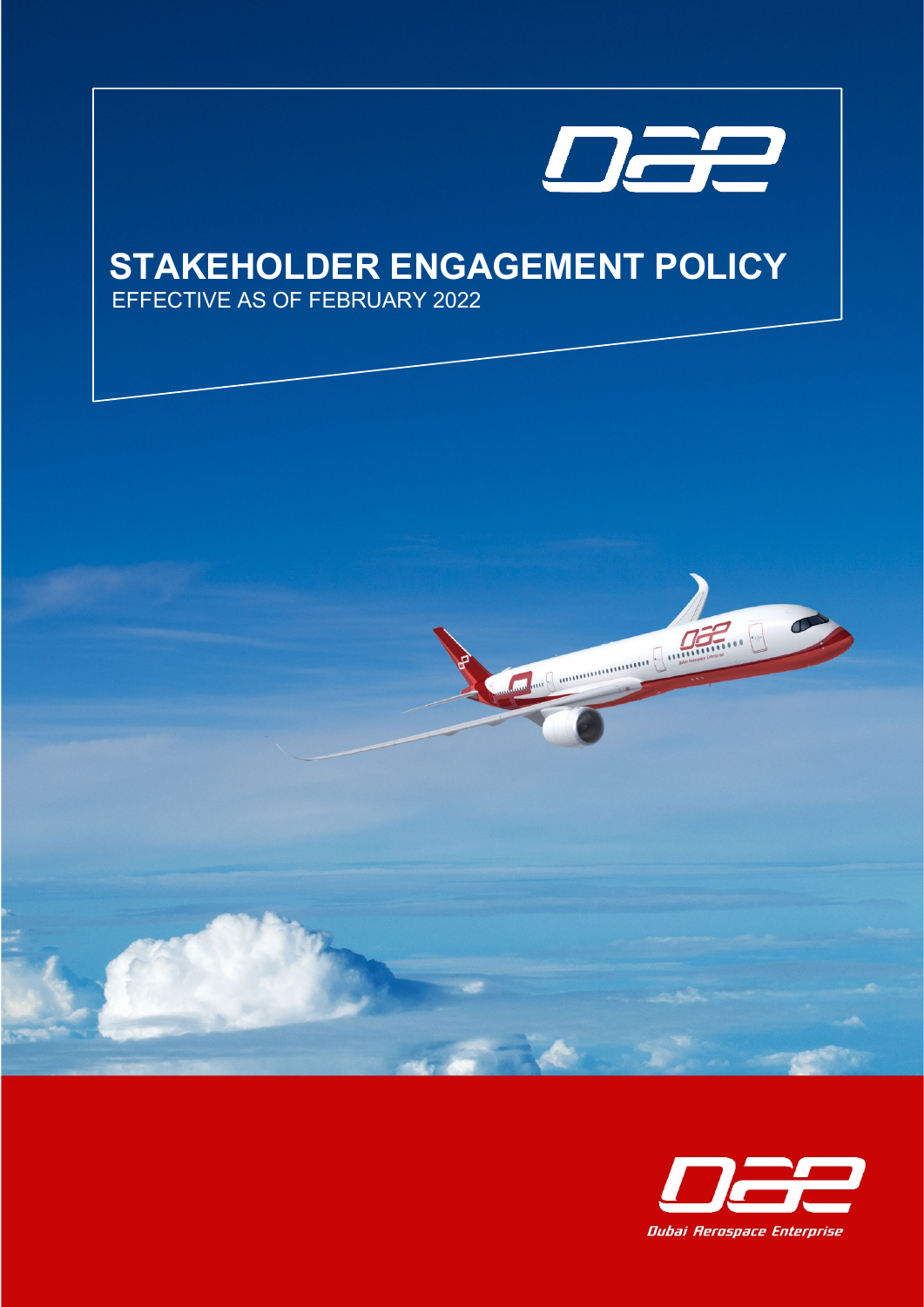# **INDEX**

- 1. Purpose
- 2. Scope who are our stakeholders?
- 3. Principles
- 4. Frequency and method of engagement
- 5. Escalation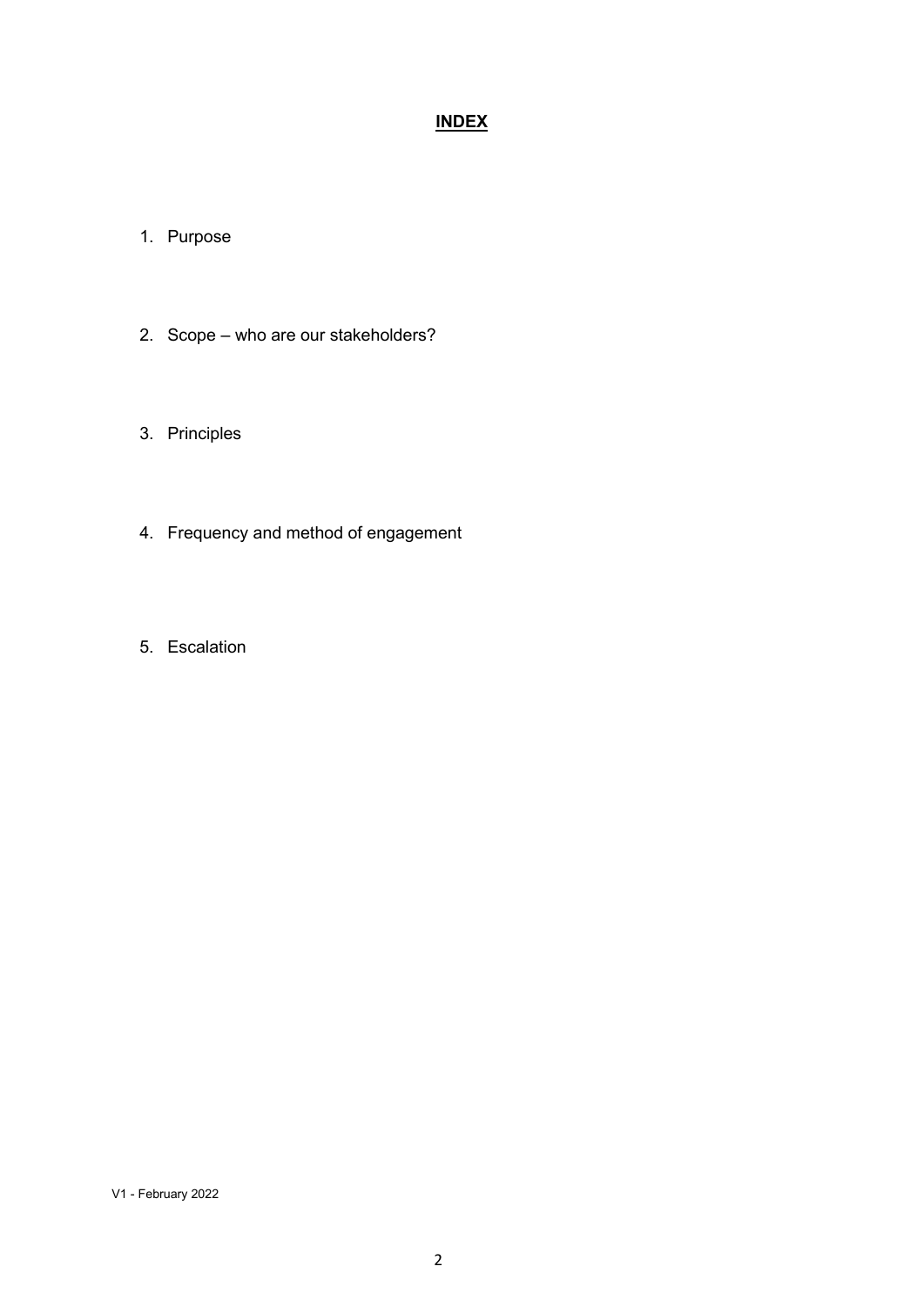## **Purpose**

The Dubai Aerospace Enterprise group ("**DAE**", "**we**", "**our**" or "**us**") recognizes that our success relies largely upon the relationships we have developed and continue to foster with our internal and external stakeholders.

We are committed to meaningful, transparent and consistent engagement with our stakeholders.

The purpose of this Stakeholder Engagement Policy (the "**Policy**") is to set out our approach to stakeholder engagement and the principles guiding that engagement.

### **Scope – who are our stakeholders?**

DAE's primary stakeholders are:

- 1. Customers
- 2. Shareholders
- 3. Employees
- 4. Directors
- 5. Debt Investors & Lenders
- 6. Rating Agencies
- 7. Manufacturers, Suppliers & Contractors
- 8. Government & Regulators
- 9. Community

(together the "**Stakeholders**").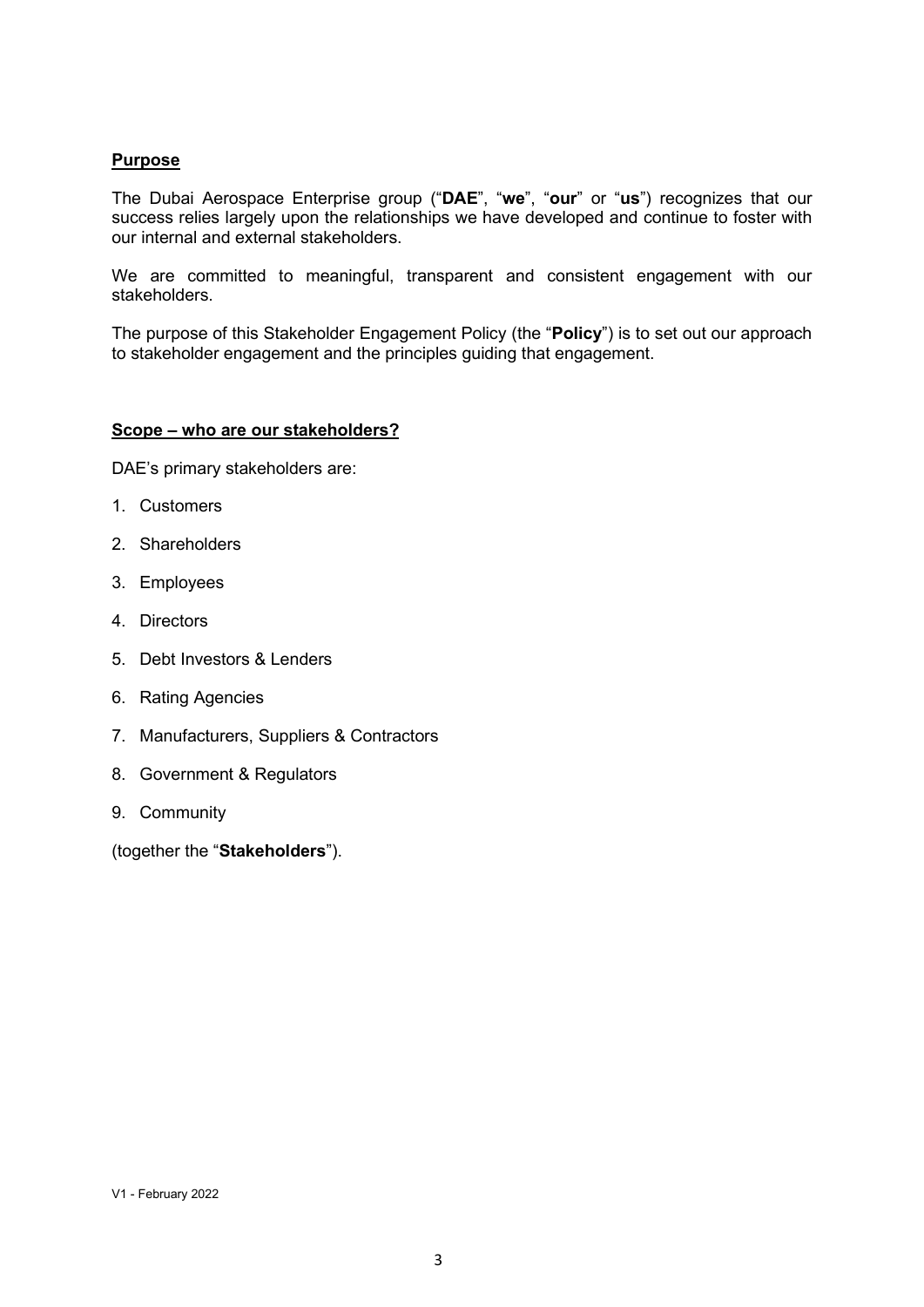## **Principles**

The core principles that guide DAE's engagement with our Stakeholders are:

#### (i) **Responsibility & Integrity**

We strive to act responsibly at all times and to build relationships with our Stakeholders based on ethics and integrity.

#### (ii) **Transparency & Disclosure**

We seek to be transparent in our relationships and communications with Stakeholders. Our aim is to share complete, clear and reliable information with our Stakeholders.

#### (iii) **Active Listening**

We aim to practice active listening and to promote open dialogue with our Stakeholders.

#### (iv) **Collaboration**

We promote collaboration with Stakeholders and recognize the value created from working closely together.

#### (v) **Continuous Improvement**

We seek to continually review our interaction with Stakeholders to ensure that our engagement is as efficient and effective as possible.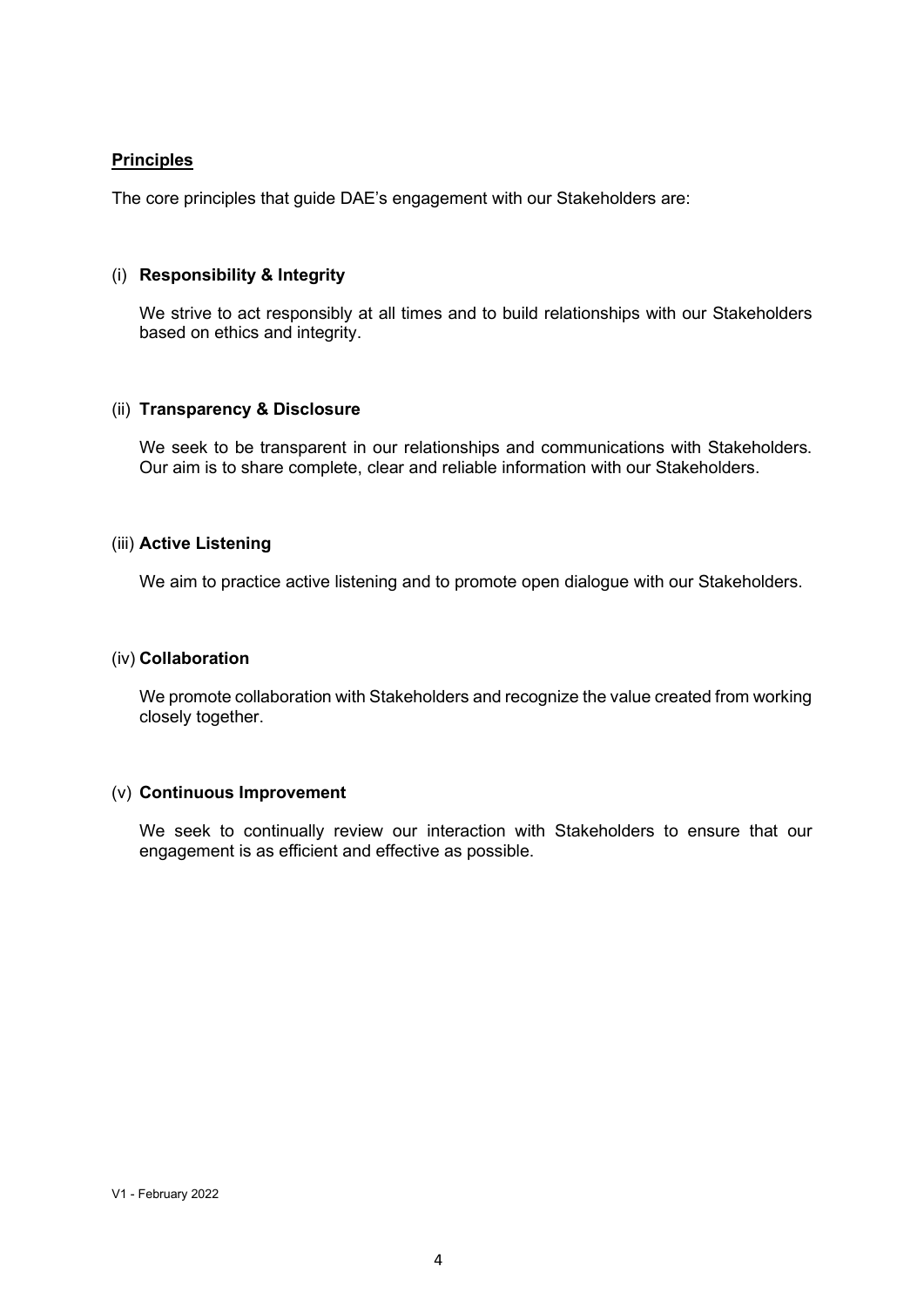# **Frequency and method of engagement**

| <b>Stakeholder</b> | <b>Frequency of Engagement</b>            | <b>Method of Engagement</b>                                                                |
|--------------------|-------------------------------------------|--------------------------------------------------------------------------------------------|
| <b>Customers</b>   | Daily<br>$\bullet$                        | Ongoing interaction by email and telephone<br>$\bullet$                                    |
|                    | Ad hoc                                    | Ad hoc negotiations and visits to customers' offices                                       |
|                    | Regularly                                 | Attendance at various industry forums and events                                           |
| Shareholders       | On an informal basis, weekly<br>$\bullet$ | Continuous communication with shareholder representatives on the Board of<br>$\bullet$     |
|                    |                                           | Directors of Dubai Aerospace Enterprise (DAE) Ltd and provision of updates directly        |
|                    |                                           | to shareholders on DAE's performance                                                       |
|                    | Annual / Ad hoc                           | Wide range of updates provided at AGM and EGMs<br>$\bullet$                                |
|                    | On a formal basis, once per quarter<br>٠  | Detailed updates provided at quarterly Board meetings                                      |
|                    | Regularly                                 | Regular business updates provided throughout the year                                      |
|                    |                                           |                                                                                            |
| Employees          | Daily<br>$\bullet$                        | Direct communication between managers and individuals in person, by telephone<br>$\bullet$ |
|                    |                                           | and by email                                                                               |
|                    | Annual                                    | Formal launch event with all employees                                                     |
|                    | Ad hoc                                    | Ad hoc updates and video calls amongst Leadership Team and employees                       |
|                    | Ad hoc                                    | Ad hoc updates communicated on employee portal                                             |
|                    | Regularly                                 | Various business updates circulated to employees on a regular basis                        |
|                    |                                           |                                                                                            |
| <b>Directors</b>   | Ad hoc<br>$\bullet$                       | Wide range of updates provided at Board meetings<br>$\bullet$                              |
|                    | Regularly                                 | Regular business updates throughout the year                                               |
|                    |                                           |                                                                                            |

V1 - February 2022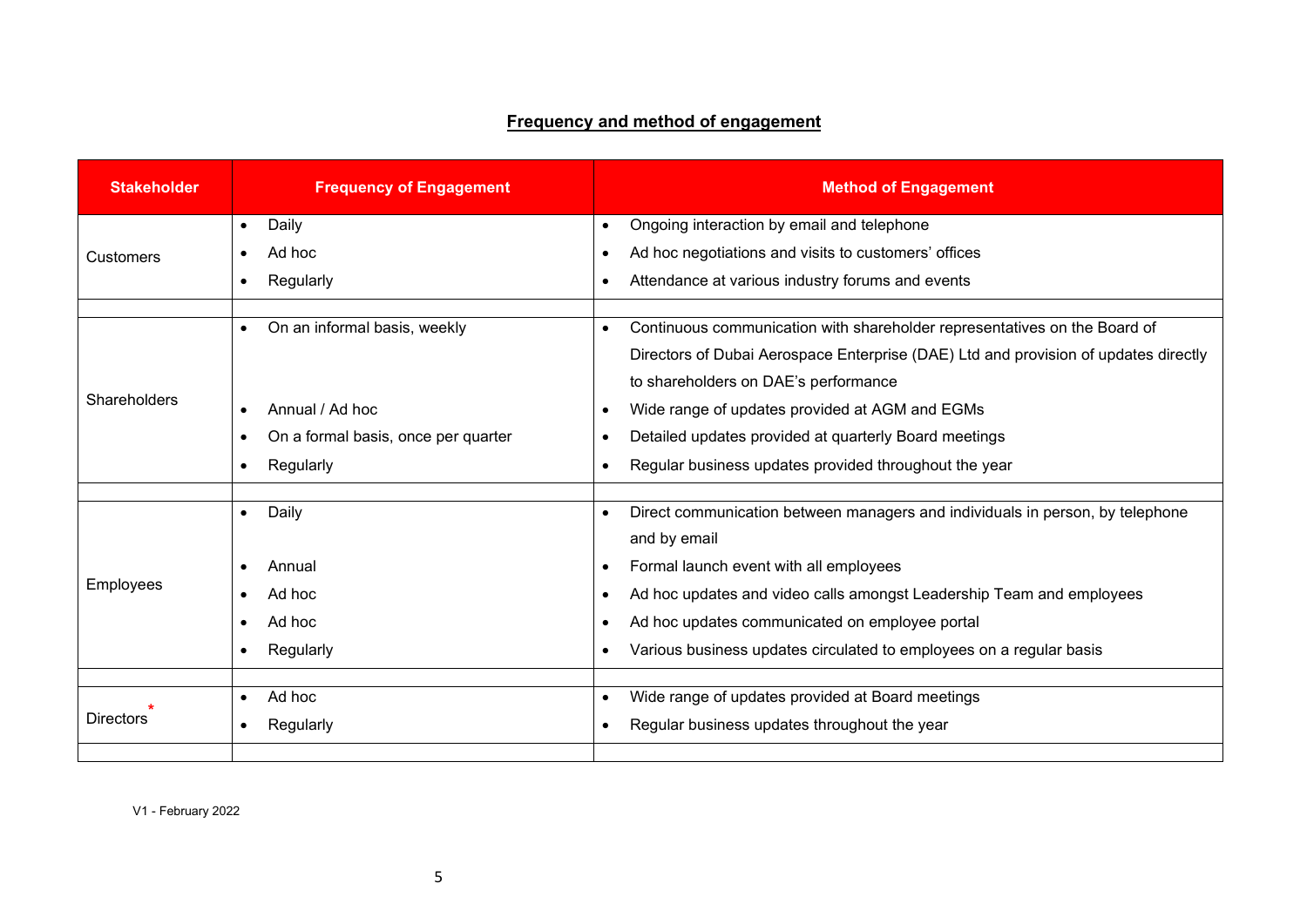| <b>Stakeholder</b>                           | <b>Frequency of Engagement</b>                           | <b>Method of Engagement</b>                                                                                                                                                                                                                                                                                                                        |
|----------------------------------------------|----------------------------------------------------------|----------------------------------------------------------------------------------------------------------------------------------------------------------------------------------------------------------------------------------------------------------------------------------------------------------------------------------------------------|
| Debt Investors &<br>Lenders                  | Quarterly<br>$\bullet$<br>Quarterly / Ad hoc / Regularly | Publication of quarterly financial results on DAE's website<br>$\bullet$<br>Leadership Team host quarterly investor calls and regular calls / meetings / roadshows<br>$\bullet$<br>with current / potential investors and banking institutions globally. Other information<br>provided to lenders as and when required                             |
| <b>Rating Agencies</b>                       | Annual<br>Quarterly<br>Ad hoc as required                | Provision of annual full business reviews as part of ongoing credit and ESG ratings<br>$\bullet$<br>reviews<br>Provision of quarterly business updates<br>$\bullet$<br>Ad hoc updates and engagement as required to ensure that Rating Agencies are<br>$\bullet$<br>receiving appropriate disclosures to accurately provide credit and ESG ratings |
| Manufacturers,<br>Suppliers &<br>Contractors | Daily<br>$\bullet$<br>Ad hoc<br>Ad hoc                   | Ongoing interaction by email and telephone<br>$\bullet$<br>Ad hoc negotiations and visits to manufacturers' and suppliers' offices<br>$\bullet$<br>Attendance at various industry forums and events<br>$\bullet$                                                                                                                                   |
| Government &<br>Regulators                   | Ad hoc<br>$\bullet$                                      | Ad hoc interaction with various government bodies and regulatory authorities as<br>required<br>Ad hoc interaction with the Dubai Financial Services Authority and Dubai Financial<br>$\bullet$<br>Markets with respect to both current and potential capital markets and Sukuk listings                                                            |
| Community                                    | Regularly                                                | Various Corporate Social Responsibility activities<br>$\bullet$<br>"Community Giving" initiative<br>$\bullet$                                                                                                                                                                                                                                      |

V1 - February 2022